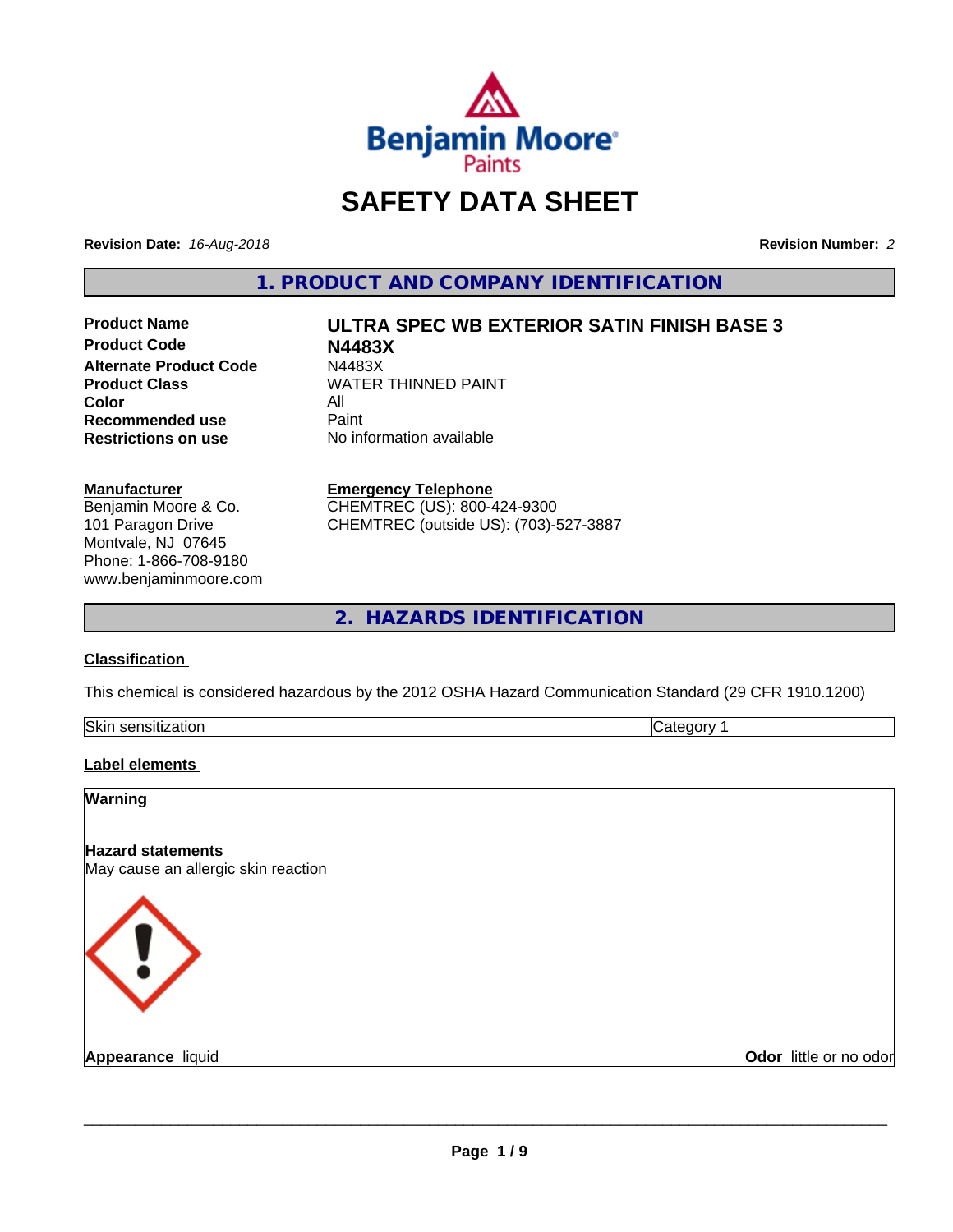## **Precautionary Statements - Prevention**

Avoid breathing dust/fume/gas/mist/vapors/spray Contaminated work clothing should not be allowed out of the workplace Wear protective gloves

#### **Skin**

IF ON SKIN: Wash with plenty of soap and water If skin irritation or rash occurs: Get medical advice/attention Wash contaminated clothing before reuse

#### **Precautionary Statements - Disposal**

Dispose of contents/container to an approved waste disposal plant

#### **Hazards not otherwise classified (HNOC)**

Not applicable

#### **Other information**

No information available

# **3. COMPOSITION INFORMATION ON COMPONENTS**

| <b>Chemical name</b>                      | CAS No.    | Weight-% |
|-------------------------------------------|------------|----------|
| Titanium dioxide                          | 13463-67-7 |          |
| Zinc oxide                                | 1314-13-2  |          |
| Propanoic acid, 2-methyl-, monoester with | 25265-77-4 |          |
| 2,2,4-trimethyl-1,3-pentanediol           |            |          |
| Sodium C14-C16 olefin sulfonate           | 68439-57-6 | 0.5      |
| 2-N-octvl-4-Isothiazolin-3-One            | 26530-20-1 | 0.5      |

# **4. FIRST AID MEASURES**

| <b>General Advice</b>                            | No hazards which require special first aid measures.                                                                                                                                                                                |
|--------------------------------------------------|-------------------------------------------------------------------------------------------------------------------------------------------------------------------------------------------------------------------------------------|
| <b>Eye Contact</b>                               | Rinse thoroughly with plenty of water for at least 15 minutes and consult a<br>physician.                                                                                                                                           |
| <b>Skin Contact</b>                              | Wash off immediately with soap and plenty of water while removing all<br>contaminated clothes and shoes. If skin irritation persists, call a physician. Wash<br>clothing before reuse. Destroy contaminated articles such as shoes. |
| <b>Inhalation</b>                                | Move to fresh air. If symptoms persist, call a physician.                                                                                                                                                                           |
| Ingestion                                        | Clean mouth with water and afterwards drink plenty of water. Consult a physician<br>if necessary.                                                                                                                                   |
| <b>Most Important</b><br><b>Symptoms/Effects</b> | May cause allergic skin reaction.                                                                                                                                                                                                   |
| <b>Notes To Physician</b>                        | Treat symptomatically.                                                                                                                                                                                                              |
|                                                  |                                                                                                                                                                                                                                     |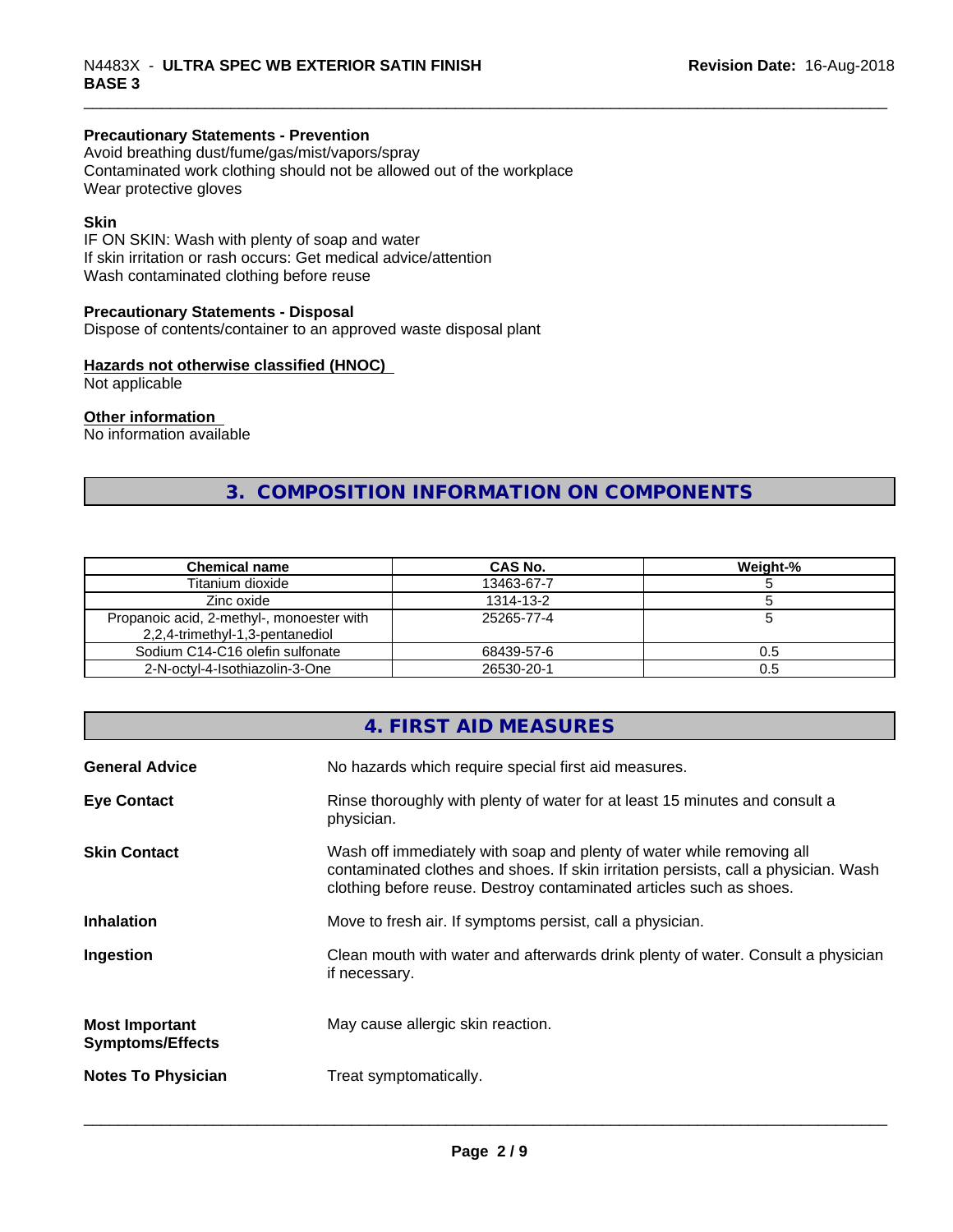# **5. FIRE-FIGHTING MEASURES**

| <b>Suitable Extinguishing Media</b>                                              | Use extinguishing measures that are appropriate to local<br>circumstances and the surrounding environment.                                   |  |  |
|----------------------------------------------------------------------------------|----------------------------------------------------------------------------------------------------------------------------------------------|--|--|
| <b>Protective Equipment And Precautions For</b><br><b>Firefighters</b>           | As in any fire, wear self-contained breathing apparatus<br>pressure-demand, MSHA/NIOSH (approved or equivalent)<br>and full protective gear. |  |  |
| <b>Specific Hazards Arising From The Chemical</b>                                | Closed containers may rupture if exposed to fire or<br>extreme heat.                                                                         |  |  |
| <b>Sensitivity To Mechanical Impact</b>                                          | No.                                                                                                                                          |  |  |
| <b>Sensitivity To Static Discharge</b>                                           | No                                                                                                                                           |  |  |
| <b>Flash Point Data</b><br>Flash Point (°F)<br>Flash Point (°C)<br><b>Method</b> | Not applicable<br>Not applicable<br>Not applicable                                                                                           |  |  |
| <b>Flammability Limits In Air</b>                                                |                                                                                                                                              |  |  |
| Lower flammability limit:<br><b>Upper flammability limit:</b>                    | Not applicable<br>Not applicable                                                                                                             |  |  |
| Health: 1<br><b>Flammability: 0</b><br>NFPA                                      | <b>Instability: 0</b><br><b>Special: Not Applicable</b>                                                                                      |  |  |
| <b>NFPA Legend</b><br>0 - Not Hazardous<br>1 - Slightly                          |                                                                                                                                              |  |  |

- 2 Moderate
- 3 High
- 4 Severe

*The ratings assigned are only suggested ratings, the contractor/employer has ultimate responsibilities for NFPA ratings where this system is used.*

*Additional information regarding the NFPA rating system is available from the National Fire Protection Agency (NFPA) at www.nfpa.org.*

### **6. ACCIDENTAL RELEASE MEASURES**

| <b>Personal Precautions</b>      | Avoid contact with skin, eyes and clothing. Ensure adequate ventilation.                             |
|----------------------------------|------------------------------------------------------------------------------------------------------|
| <b>Other Information</b>         | Prevent further leakage or spillage if safe to do so.                                                |
| <b>Environmental precautions</b> | See Section 12 for additional Ecological Information.                                                |
| <b>Methods for Cleaning Up</b>   | Soak up with inert absorbent material. Sweep up and shovel into suitable<br>containers for disposal. |

# **7. HANDLING AND STORAGE**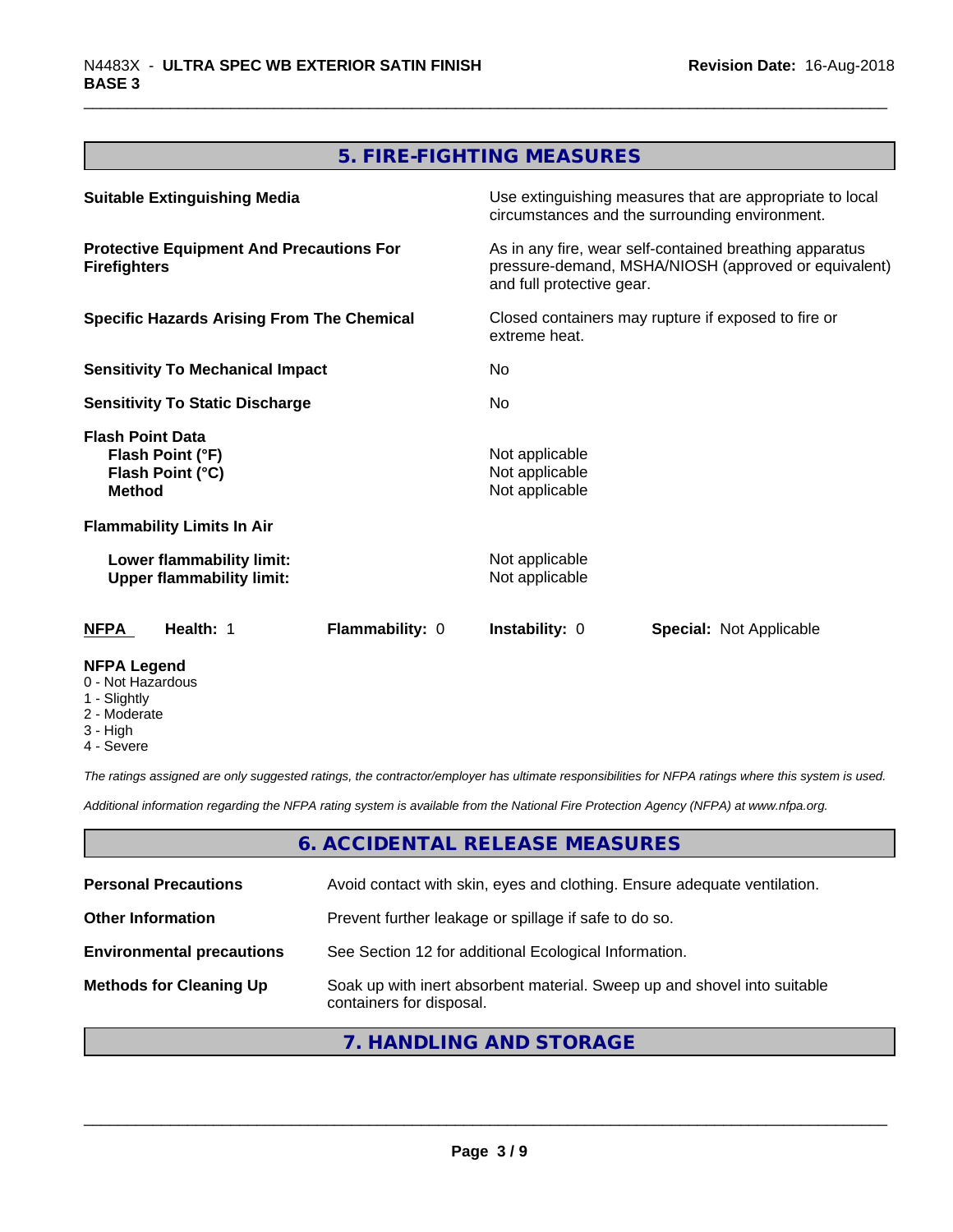| <b>Handling</b>               | Avoid contact with skin, eyes and clothing. Avoid breathing vapors, spray mists or<br>sanding dust. In case of insufficient ventilation, wear suitable respiratory<br>equipment. |
|-------------------------------|----------------------------------------------------------------------------------------------------------------------------------------------------------------------------------|
| <b>Storage</b>                | Keep container tightly closed. Keep out of the reach of children.                                                                                                                |
| <b>Incompatible Materials</b> | No information available                                                                                                                                                         |
|                               | 8. EXPOSURE CONTROLS/PERSONAL PROTECTION                                                                                                                                         |

#### **Exposure Limits**

| <b>Chemical name</b> | <b>ACGIH TLV</b>         | <b>OSHA PEL</b>          |
|----------------------|--------------------------|--------------------------|
| Titanium dioxide     | 10 mg/m $3$ - TWA        | 15 mg/m $3$ - TWA        |
| Zinc oxide           | $2 \text{ mg/m}^3$ - TWA | $5 \text{ mg/m}^3$ - TWA |
|                      | 10 mg/m $3$ - STEL       | 15 mg/m $3$ - TWA        |

#### **Legend**

ACGIH - American Conference of Governmental Industrial Hygienists Exposure Limits OSHA - Occupational Safety & Health Administration Exposure Limits N/E - Not Established

**Engineering Measures** Ensure adequate ventilation, especially in confined areas.

| <b>Personal Protective Equipment</b> |                                                                                                                                     |
|--------------------------------------|-------------------------------------------------------------------------------------------------------------------------------------|
| <b>Eye/Face Protection</b>           | Safety glasses with side-shields.                                                                                                   |
| <b>Skin Protection</b>               | Protective gloves and impervious clothing.                                                                                          |
| <b>Respiratory Protection</b>        | In case of insufficient ventilation wear suitable respiratory equipment.                                                            |
| <b>Hygiene Measures</b>              | Avoid contact with skin, eyes and clothing. Remove and wash contaminated<br>clothing before re-use. Wash thoroughly after handling. |

### **9. PHYSICAL AND CHEMICAL PROPERTIES**

| No information available<br><b>Odor Threshold</b><br>Density (Ibs/gal)<br>$9.6 - 10.0$<br>$1.15 - 1.20$<br><b>Specific Gravity</b><br>No information available<br>рH<br><b>Viscosity (cps)</b><br>No information available<br>Solubility(ies)<br>No information available<br>No information available<br><b>Water solubility</b><br><b>Evaporation Rate</b><br>No information available<br>No information available<br>Vapor pressure @20 °C (kPa)<br>No information available<br>Vapor density<br>Wt. % Solids<br>40 - 50<br>$35 - 45$<br>Vol. % Solids<br>$50 - 60$<br>Wt. % Volatiles<br>Vol. % Volatiles<br>$55 - 65$<br><b>VOC Regulatory Limit (g/L)</b><br>< 50 |
|------------------------------------------------------------------------------------------------------------------------------------------------------------------------------------------------------------------------------------------------------------------------------------------------------------------------------------------------------------------------------------------------------------------------------------------------------------------------------------------------------------------------------------------------------------------------------------------------------------------------------------------------------------------------|
|------------------------------------------------------------------------------------------------------------------------------------------------------------------------------------------------------------------------------------------------------------------------------------------------------------------------------------------------------------------------------------------------------------------------------------------------------------------------------------------------------------------------------------------------------------------------------------------------------------------------------------------------------------------------|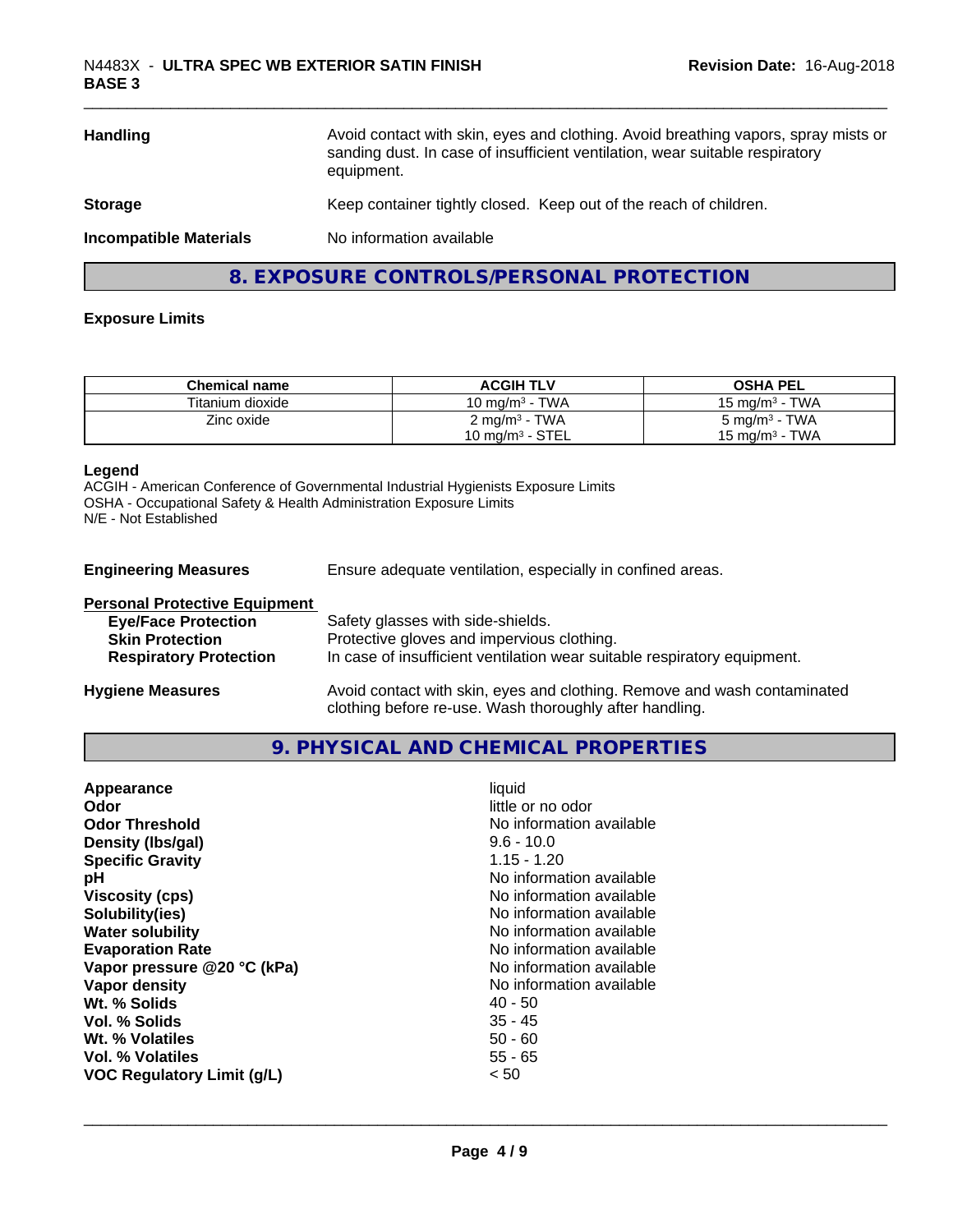| <b>Boiling Point (°F)</b>            | 212                      |
|--------------------------------------|--------------------------|
| <b>Boiling Point (°C)</b>            | 100                      |
| Freezing Point (°F)                  | 32                       |
| <b>Freezing Point (°C)</b>           | 0                        |
| Flash Point (°F)                     | Not applicable           |
| Flash Point (°C)                     | Not applicable           |
| <b>Method</b>                        | Not applicable           |
| Flammability (solid, gas)            | Not applicable           |
| <b>Upper flammability limit:</b>     | Not applicable           |
| Lower flammability limit:            | Not applicable           |
| <b>Autoignition Temperature (°F)</b> | No information available |
| <b>Autoignition Temperature (°C)</b> | No information available |
| Decomposition Temperature (°F)       | No information available |
| Decomposition Temperature (°C)       | No information available |
| <b>Partition coefficient</b>         | No information available |

# **10. STABILITY AND REACTIVITY**

| <b>Reactivity</b>                         | Not Applicable                           |
|-------------------------------------------|------------------------------------------|
| <b>Chemical Stability</b>                 | Stable under normal conditions.          |
| <b>Conditions to avoid</b>                | Prevent from freezing.                   |
| <b>Incompatible Materials</b>             | No materials to be especially mentioned. |
| <b>Hazardous Decomposition Products</b>   | None under normal use.                   |
| <b>Possibility of hazardous reactions</b> | None under normal conditions of use.     |

# **11. TOXICOLOGICAL INFORMATION**

| <b>Product Information</b>               |                                                                                                                                                 |
|------------------------------------------|-------------------------------------------------------------------------------------------------------------------------------------------------|
| Information on likely routes of exposure |                                                                                                                                                 |
|                                          | Principal Routes of Exposure Eye contact, skin contact and inhalation.                                                                          |
| <b>Acute Toxicity</b>                    |                                                                                                                                                 |
| <b>Product Information</b>               | No information available                                                                                                                        |
|                                          | Symptoms related to the physical, chemical and toxicological characteristics                                                                    |
| <b>Symptoms</b>                          | No information available                                                                                                                        |
|                                          | Delayed and immediate effects as well as chronic effects from short and long-term exposure                                                      |
| Eye contact<br>Skin contact              | May cause slight irritation.<br>Substance may cause slight skin irritation. Prolonged or repeated contact may dry<br>skin and cause irritation. |
| Inhalation<br>Ingestion                  | May cause irritation of respiratory tract.<br>Ingestion may cause gastrointestinal irritation, nausea, vomiting and diarrhea.                   |
|                                          |                                                                                                                                                 |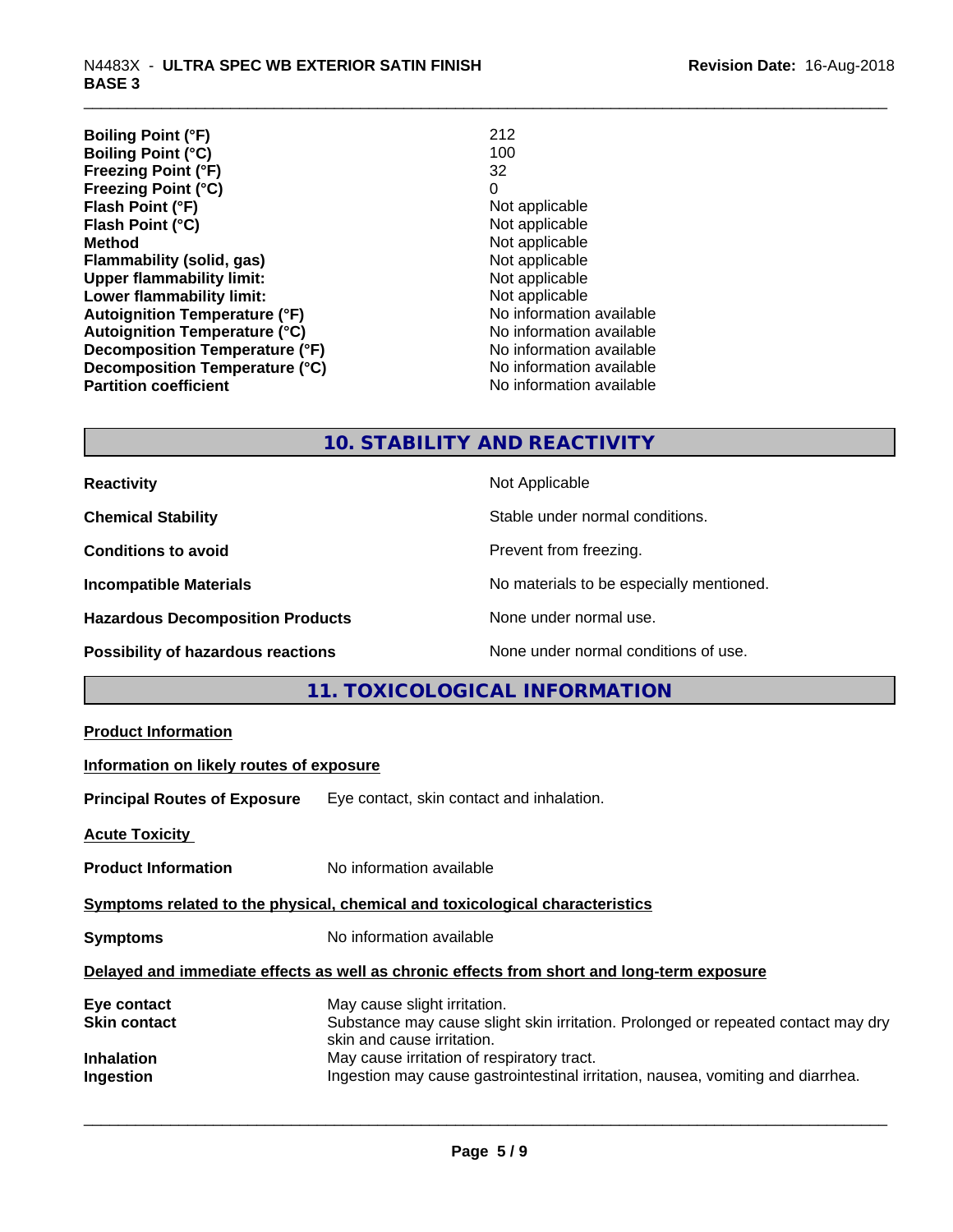| <b>Sensitization</b>            | May cause an allergic skin reaction |
|---------------------------------|-------------------------------------|
| <b>Neurological Effects</b>     | No information available.           |
| <b>Mutagenic Effects</b>        | No information available.           |
| <b>Reproductive Effects</b>     | No information available.           |
| <b>Developmental Effects</b>    | No information available.           |
| <b>Target organ effects</b>     | No information available.           |
| <b>STOT - single exposure</b>   | No information available.           |
| <b>STOT - repeated exposure</b> | No information available.           |
| Other adverse effects           | No information available.           |
| <b>Aspiration Hazard</b>        | No information available            |

#### **Numerical measures of toxicity**

**The following values are calculated based on chapter 3.1 of the GHS document**

| <b>ATEmix (oral)</b>                 | 91004 mg/kg |
|--------------------------------------|-------------|
| <b>ATEmix (dermal)</b>               | 416598      |
| <b>ATEmix (inhalation-dust/mist)</b> | 422.5 ma/L  |

#### **Component Information**

Titanium dioxide LD50 Oral: > 10000 mg/kg (Rat) Zinc oxide LD50 Oral: 5000 mg/kg (Rat) LC50 Inhalation (Dust):  $> 5700$  mg/m<sup>3</sup> (Rat, 4 hr.) 2-N-octyl-4-Isothiazolin-3-One LD50 Oral: 550 mg/kg (Rat) LD50 Dermal: 690 mg/kg (Rabbit)

#### **Carcinogenicity**

*The information below indicateswhether each agency has listed any ingredient as a carcinogen:.*

| <b>Chemical name</b>       | <b>IARC</b>          | <b>NTP</b> | OSHA   |
|----------------------------|----------------------|------------|--------|
|                            | Possible Human<br>2B |            | Listed |
| ' Titanium 、<br>.n dioxide | Carcinoɑen           |            |        |

• Although IARC has classified titanium dioxide as possibly carcinogenic to humans (2B), their summary concludes: "No significant exposure to titanium dioxide is thought to occur during the use of products in which titanium dioxide is bound to other materials, such as paint."

#### **Legend**

IARC - International Agency for Research on Cancer NTP - National Toxicity Program OSHA - Occupational Safety & Health Administration

**12. ECOLOGICAL INFORMATION**

### **Ecotoxicity Effects**

The environmental impact of this product has not been fully investigated.

#### **Product Information**

#### **Acute Toxicity to Fish**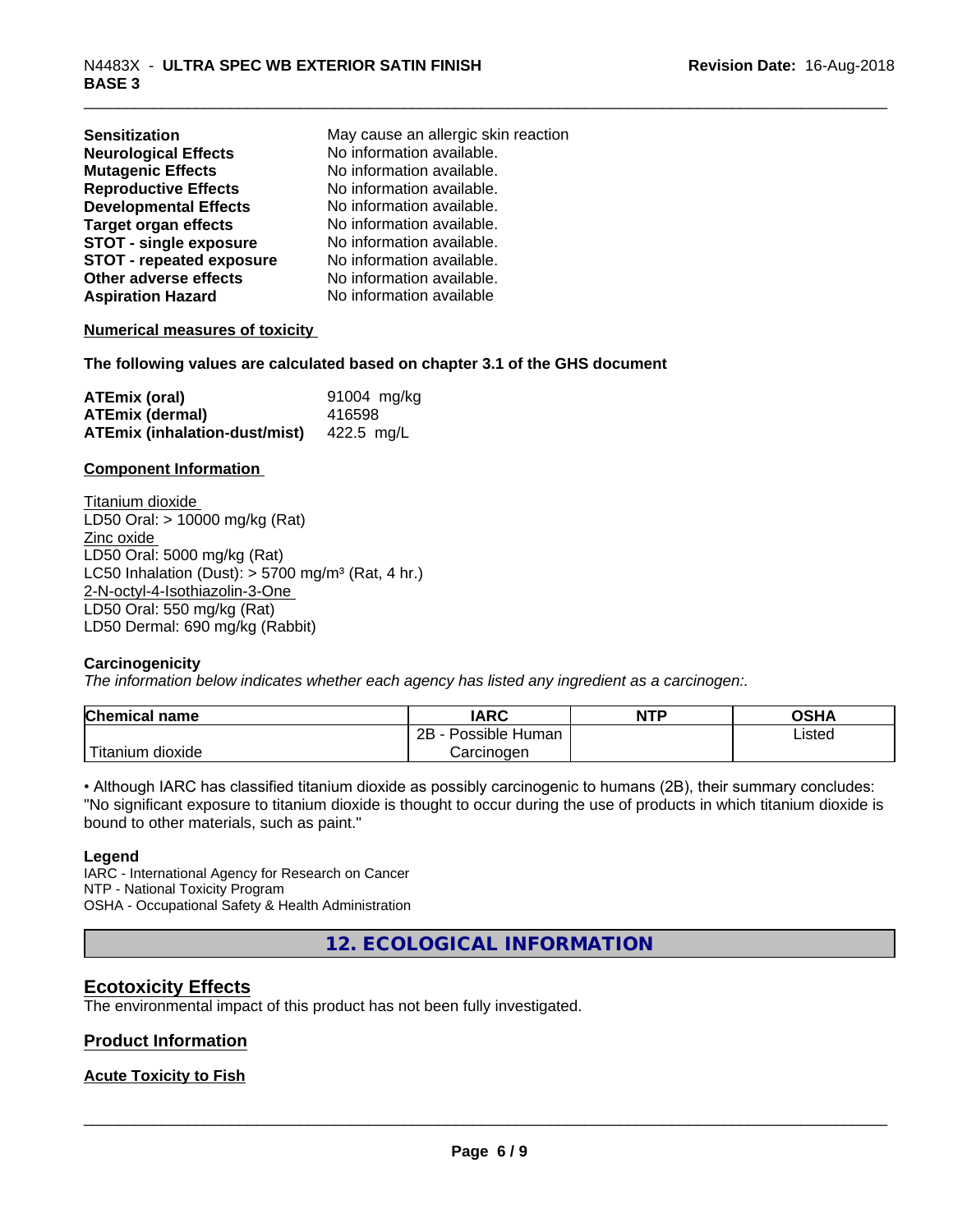#### No information available

# **Acute Toxicity to Aquatic Invertebrates**

No information available

#### **Acute Toxicity to Aquatic Plants** No information available

#### **Persistence / Degradability**

No information available.

#### **Bioaccumulation**

No information available.

#### **Mobility in Environmental Media**

No information available.

#### **Ozone**

No information available

### **Component Information**

#### **Acute Toxicity to Fish**

Titanium dioxide  $LC50:$  > 1000 mg/L (Fathead Minnow - 96 hr.)

#### **Acute Toxicity to Aquatic Invertebrates**

No information available

#### **Acute Toxicity to Aquatic Plants**

No information available

| 13. DISPOSAL CONSIDERATIONS                                                                                                                                                                                               |
|---------------------------------------------------------------------------------------------------------------------------------------------------------------------------------------------------------------------------|
| Dispose of in accordance with federal, state, and local regulations. Local<br>requirements may vary, consult your sanitation department or state-designated<br>environmental protection agency for more disposal options. |
| 14. TRANSPORT INFORMATION                                                                                                                                                                                                 |
| Not regulated                                                                                                                                                                                                             |
| Not regulated                                                                                                                                                                                                             |
| Not regulated                                                                                                                                                                                                             |
| <b>15. REGULATORY INFORMATION</b>                                                                                                                                                                                         |
|                                                                                                                                                                                                                           |

# **International Inventories**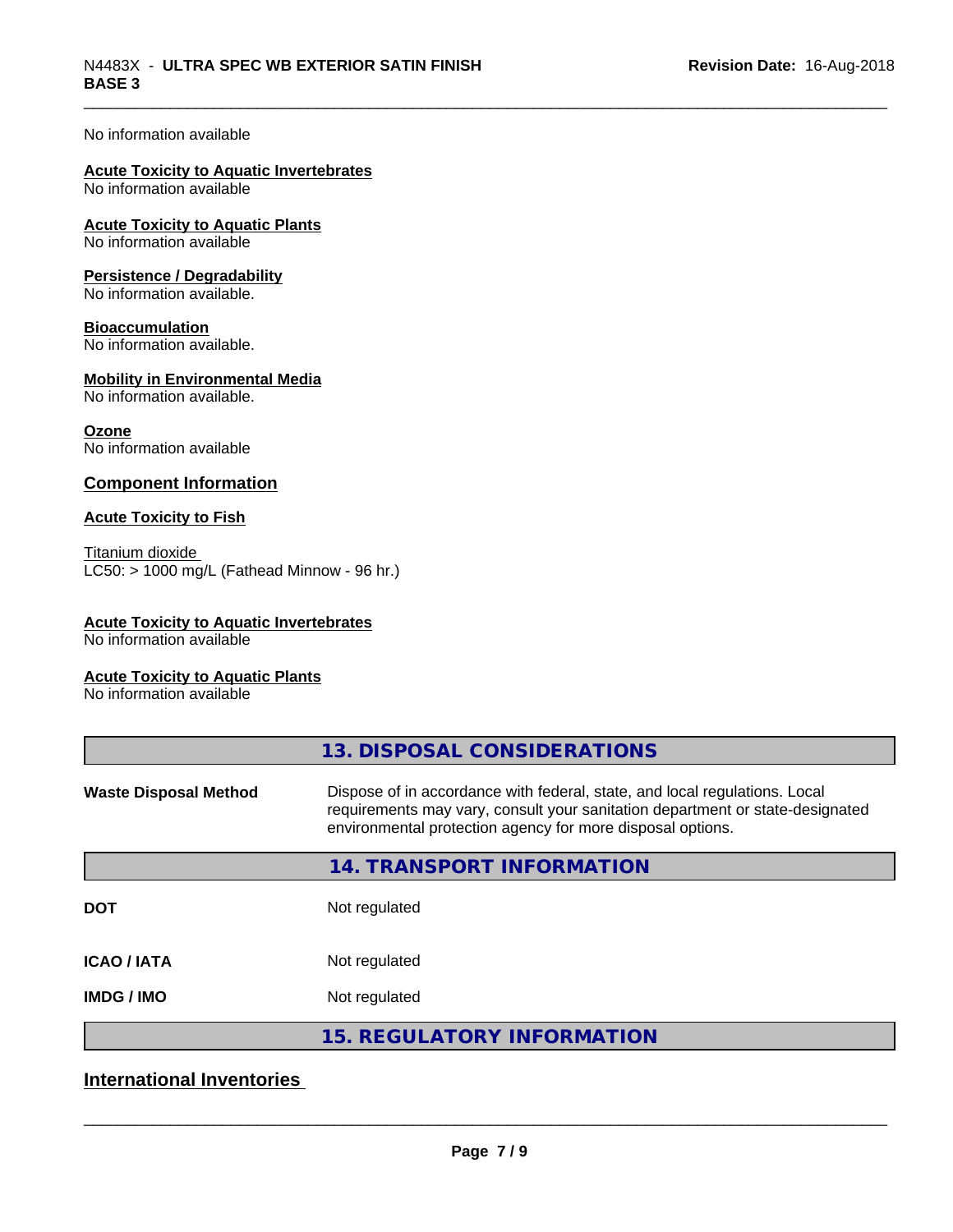| <b>TSCA: United States</b> | Yes - All components are listed or exempt. |
|----------------------------|--------------------------------------------|
| <b>DSL: Canada</b>         | Yes - All components are listed or exempt. |

## **Federal Regulations**

| SARA 311/312 hazardous categorization |     |  |
|---------------------------------------|-----|--|
| Acute health hazard                   | Yes |  |
| Chronic Health Hazard                 | No  |  |
| Fire hazard                           | No  |  |
| Sudden release of pressure hazard     | Nο  |  |
| Reactive Hazard                       | No  |  |

### **SARA 313**

Section 313 of Title III of the Superfund Amendments and Reauthorization Act of 1986 (SARA). This product contains a chemical or chemicals which are subject to the reporting requirements of the Act and Title 40 of the Code of Federal Regulations, Part 372:

| <b>Chemical name</b> | CAS No.   | Weight-% | <b>CERCLA/SARA 313</b>     |
|----------------------|-----------|----------|----------------------------|
|                      |           |          | (de minimis concentration) |
| Zinc oxide           | 1314-13-2 |          |                            |

#### **Clean Air Act,Section 112 Hazardous Air Pollutants (HAPs) (see 40 CFR 61)**

This product contains the following HAPs:

*None*

# **US State Regulations**

### **California Proposition 65**

**AVIMARNING:** Cancer and Reproductive Harm– www.P65warnings.ca.gov

#### **State Right-to-Know**

| Chemical<br>name                       | <b>Jacillacius</b><br>шс | . Jersev<br><b>New</b> | าnsvlvania |
|----------------------------------------|--------------------------|------------------------|------------|
| ⊦dioxide<br>litanium                   |                          |                        |            |
| $\overline{\phantom{a}}$<br>Zinc oxide |                          |                        |            |

#### **Legend**

X - Listed

# **16. OTHER INFORMATION**

**HMIS** - **Health:** 1 **Flammability:** 0 **Reactivity:** 0 **PPE:** -

 $\overline{\phantom{a}}$  ,  $\overline{\phantom{a}}$  ,  $\overline{\phantom{a}}$  ,  $\overline{\phantom{a}}$  ,  $\overline{\phantom{a}}$  ,  $\overline{\phantom{a}}$  ,  $\overline{\phantom{a}}$  ,  $\overline{\phantom{a}}$  ,  $\overline{\phantom{a}}$  ,  $\overline{\phantom{a}}$  ,  $\overline{\phantom{a}}$  ,  $\overline{\phantom{a}}$  ,  $\overline{\phantom{a}}$  ,  $\overline{\phantom{a}}$  ,  $\overline{\phantom{a}}$  ,  $\overline{\phantom{a}}$ 

# **HMIS Legend**

0 - Minimal Hazard